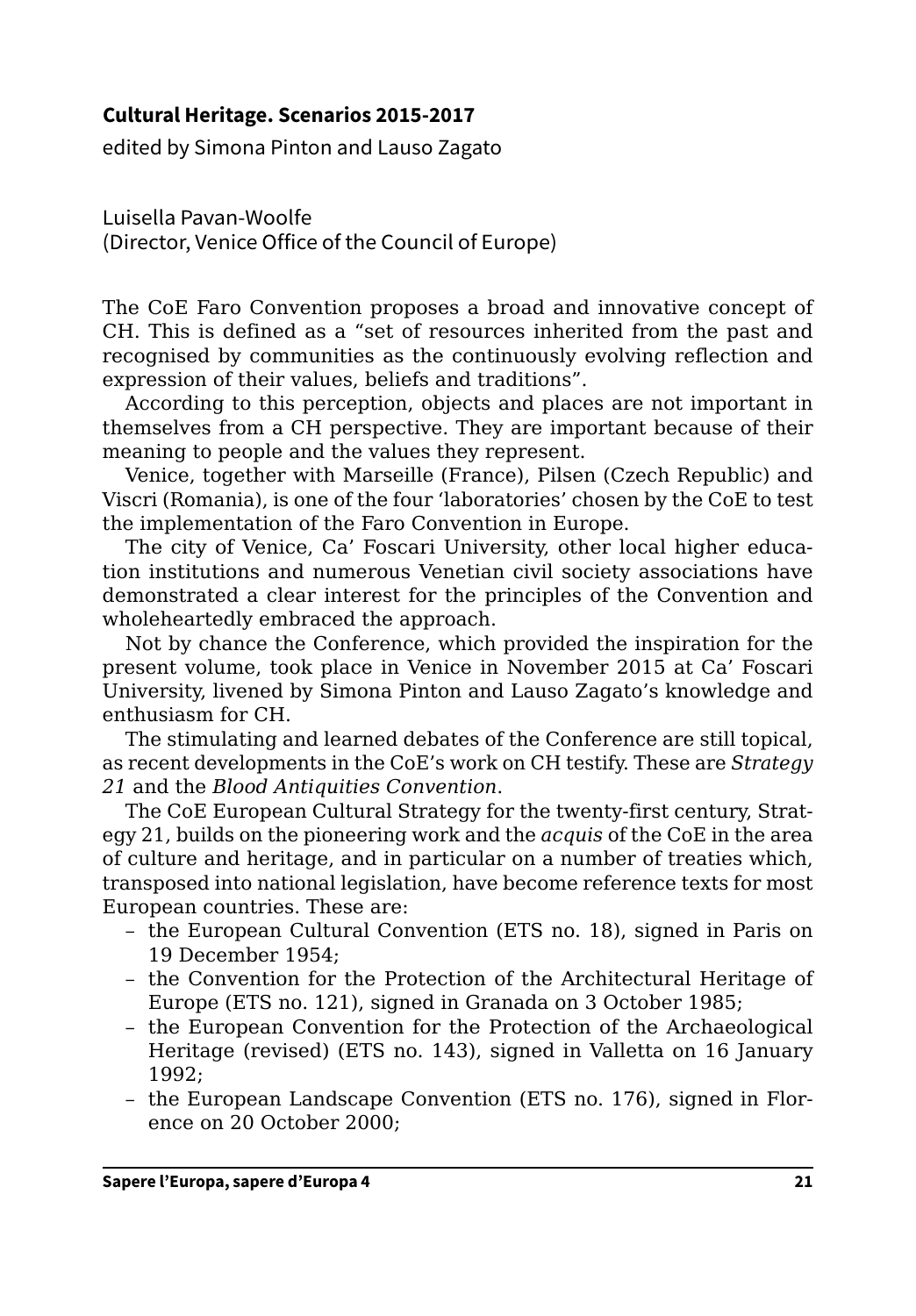– the Faro Convention (CETS no. 199), signed in Faro on 27 October 2005.

Launched by the Ministers of the forty-seventh CoE Member States in April 2017 in Limassol (Cyprus), Strategy 21 draws much of its inspiration from the Faro Convention, which introduced a paradigm change in the way we look at CH and at the democratic participation of citizens in the definition of heritage, in its management and enjoyment.

For a long time, the CoE has been focusing its activities in the field of heritage on democracy and human rights. The Granada and Valletta Conventions highlight issues dealing with preservation, restoration and protection of the architectural and archaeological heritage. At the same time they also look at heritage from a human rights perspective in so far as they promote public access to heritage sites and stress the importance of knowledge and education on the value of heritage.

However, the radical and almost revolutionary shift in conception came with the Faro Convention. The Faro Convention sees heritage as an essential element in the development of participatory democracy. As individuals and communities identify themselves in a place, its traditions and history, they feel compelled to look after it and be responsible for its management in a sustainable way. Thus, while previous conventions concerned with the issues of conservation and restoration, the Faro Convention focuses on people, citizens for whom CH should be preserved. In so doing, it helps public authorities and civil society to address some pressing societal questions. How do we combine social cohesion and cultural diversity? How can we enhance quality of life and the living environment? How do we develop democratic participation?

The focus on rights is absolutely central to this approach. The Faro Convention recognizes the rights relating to CH as inherent in the right to participate in cultural rights, as defined in UN and CoE texts. Everyone, alone or collectively, has the right to access CH and benefit from it. Everyone has the responsibility to respect the CH of others, as well as their own.

Strategy 21 relies heavily on the Faro Convention's approach and should be seen against the backdrop of changes that took place in the concept of heritage from the seventeenth century onwards. The rediscovery of values of antiquity during Renaissance and Enlightenment brought about the need to protect the objects of the past and transmit them to future generations. In the nineteenth century nation States turned to the past to acquire an identity of their own. National heritage policies then emerged to protect, conserve and restore the monuments of bygone days. And in the twentieth century, after the destruction of two world wars, emphasis and international efforts switched to how we should preserve and restore antique vestiges.

In the twenty-first century, the CoE, through the adoption of Strategy